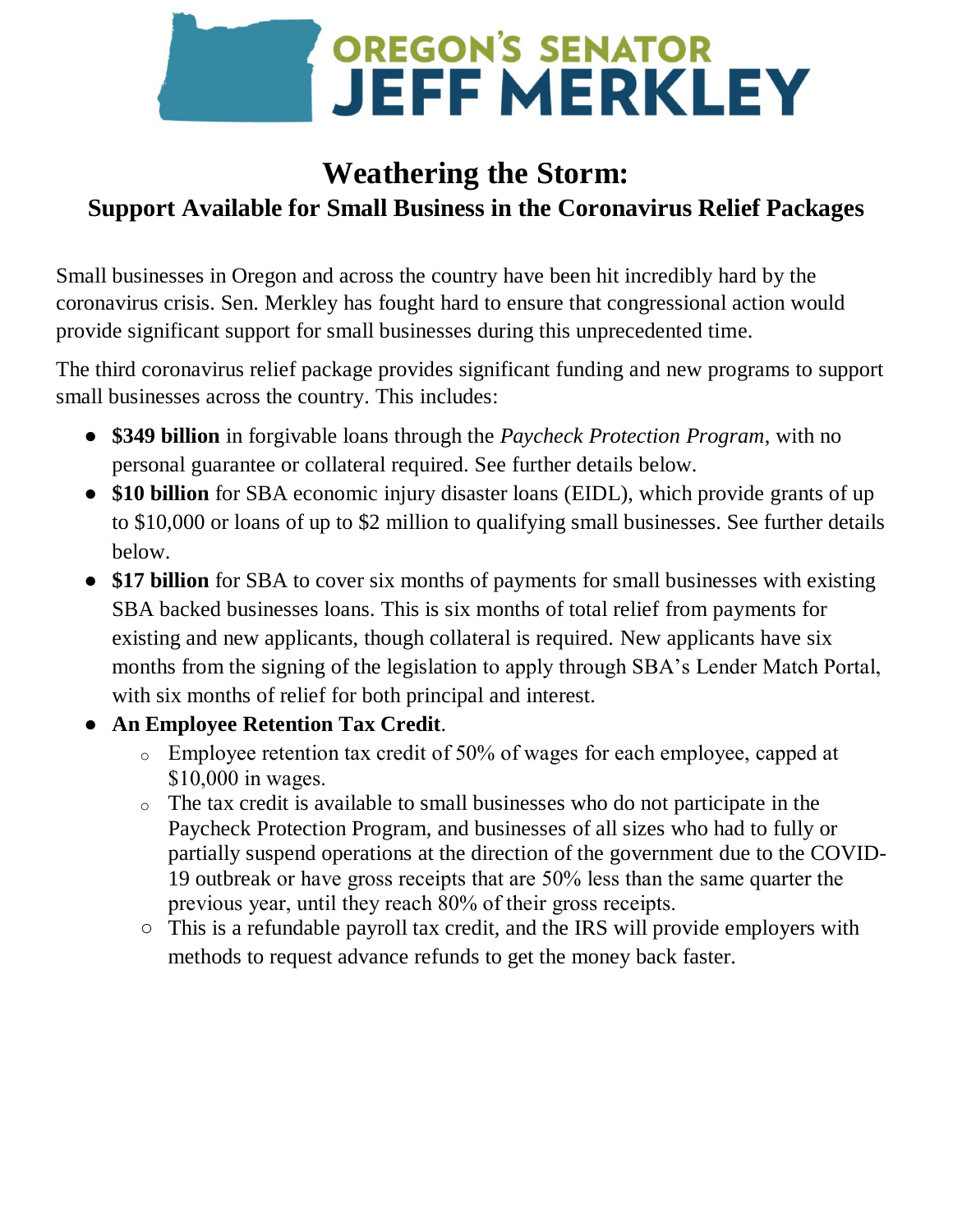## **FAQs: The** *Paycheck Protection Program*

Small businesses can receive fully forgivable loans through the newly-created *Paycheck Protection Program* to address important payroll and operational costs. The federal government has guaranteed these loans, so no personal guarantee or collateral will be required.

## **FAQs: Eligibility and Application Process**

### *Who can apply?*

- Small businesses, nonprofits (excluding local affiliates of some national organizations), veterans' organizations, and tribal businesses with fewer than 500 employees are all eligible to apply.
	- Any business that employs not more than 500 employees per physical location and is assigned a North American Industry Classification System code beginning with 72 is eligible.
- Individuals who operate as sole proprietors, are self-employed, or are independent contractors are also eligible.
	- *Note*: Individuals must submit documentation to demonstrate their eligibility, including payroll tax filings, Forms 1099–MISC, and income and expenses from the sole proprietorship.
- Undocumented business owners are not eligible for this relief, but legal permanent residents can apply.

## *Is my business eligible for the* Paycheck Protection Program *if I have already had to lay off employees?*

• Companies that have already laid off employees can hire back the laid off employees and have that payroll expense covered under the *Paycheck Protection Program*.

### *How much can I receive?*

- $\Box$  This forgivable loan is intended to cover eight weeks of payroll and operational costs, based on the sum of:
	- o The average total monthly payments for payroll costs from the prior year before the date the loan was made, multiplied by 2.5.
	- o For seasonal employers, the average total monthly payments for payroll for the 12 week period from February 15, 2019, or March 1, 2019, to June 30, 2019, multiplied by 2.5.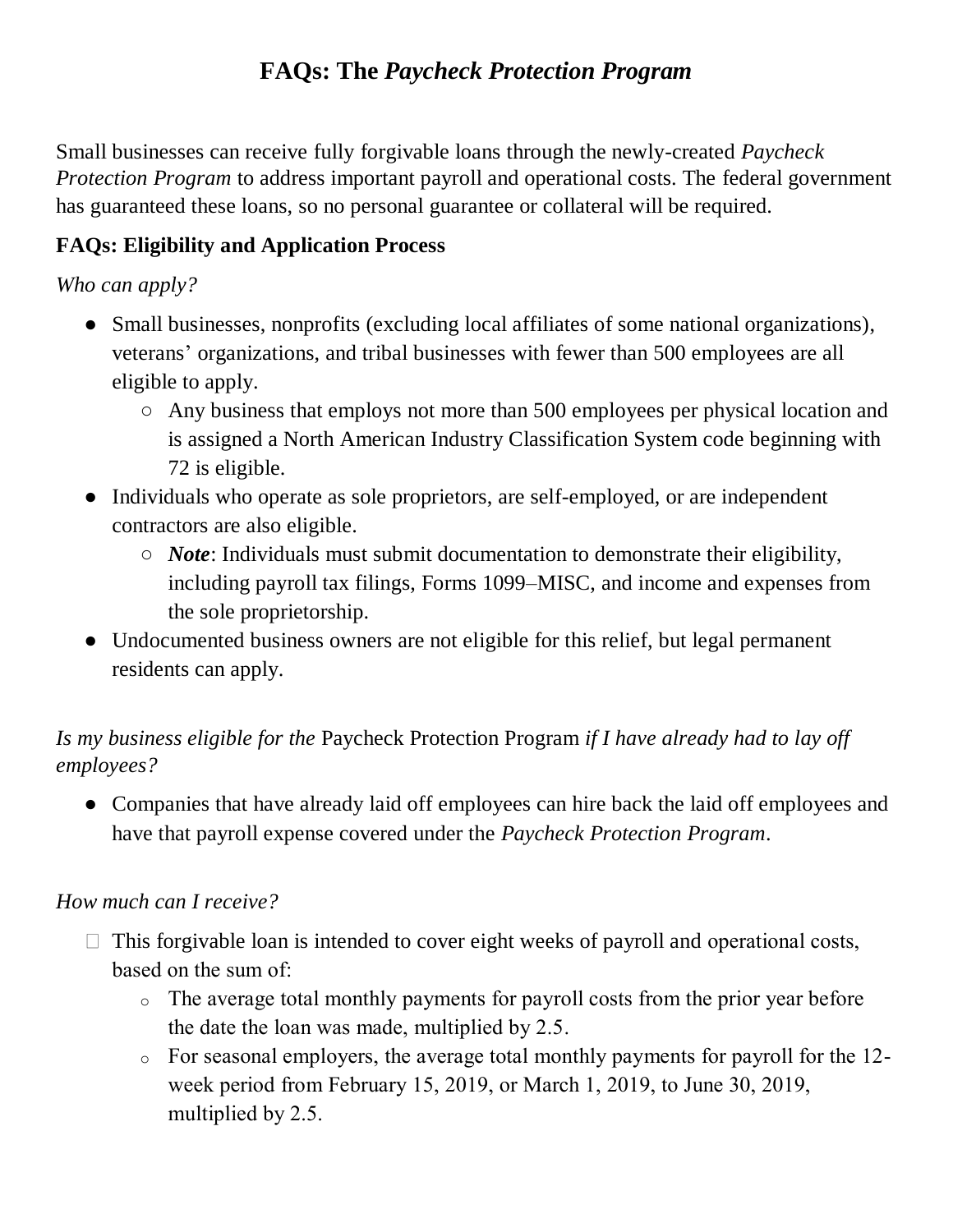- o For those small businesses that were not in business from February 15, 2019 to June 30, 2019, the average total monthly payments by the employer for payroll costs incurred during the period beginning on January 1, 2020 and ending on February 29, 2020, multiplied by 2.5.
- o Plus any outstanding loans made beginning January 31, 2020.

## *How do I apply?*

- You can apply through participating banks and credit unions. Use the Small Business Administration's Lender Match at https://www.sba.gov/funding-programs/loans/lendermatch. The federal government has provided a guarantee of these loans to qualified lenders, which includes most banks and established lending institutions that small business owners already work with (the federal government will also reimburse lenders for processing these loan applications).
	- **Note:** Because the federal government has guaranteed these loans, no personal guarantee or collateral will be required.
- Applicants will need to make a good faith certification to lenders that:
	- Uncertain economic conditions require a loan to support ongoing operations;
	- Funds will be used to retain workers, maintain payroll, make mortgage interest and lease payments and utility payments, and to service existing debt;
	- No other applications are pending for a loan for the same purpose, and the recipient has not received any loans for this purpose.
		- **Note:** Recipients of economic injury disaster loans between January 31, 2020 and February 15, 2020 may also be recipients of these loans to support payroll obligations.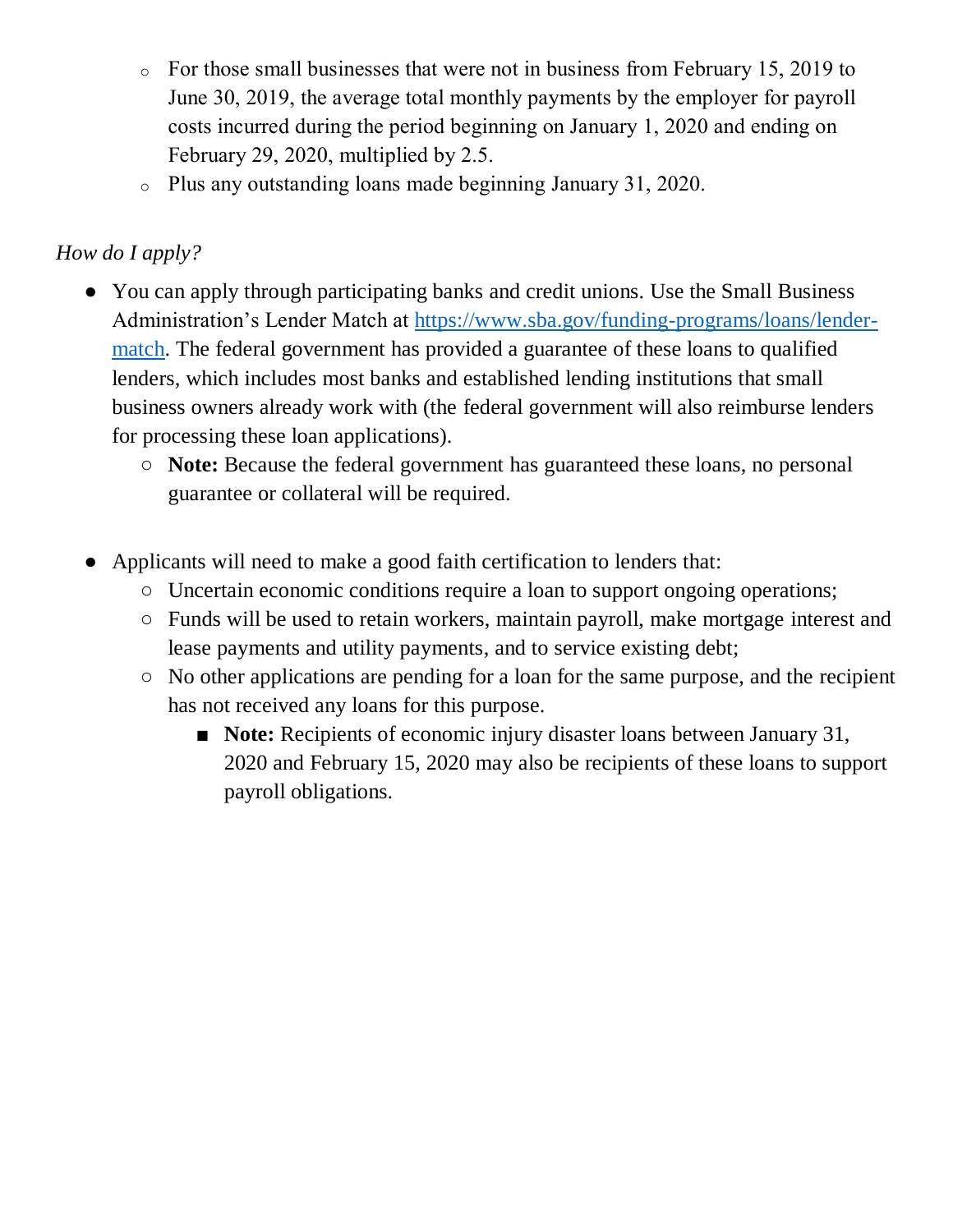## **FAQs: How** *Paycheck Protection Program* **Loans Are Forgiven**

Recipients of *Paycheck Protection Program* loans can have their loans forgiven for costs incurred on eligible expenses in the 8 weeks following the origination of their loan. Recipients must submit an application for forgiveness to the lender who originated the loan, with the appropriate documentation.

### *How much can be forgiven?*

- All loan proceeds spent on the eligible expenses (see below for a list of eligible expenses) can be 100% forgiven.
- The amount of forgiveness will be reduced pro-rata based on the number of full time employees maintained during the outbreak of COVID-19, compared to the number of employees maintained between February 15, 2019 and June 30, 2019; or between January 1, 2020 and February 29, 2020, or for seasonal employers, the average number of full-time equivalent employees per month from February 15, 2019 and June 30, 2019.
- The amount of forgiveness will also be reduced by the amount of any salary reductions that are greater than 25% of the total salary or wages of that employee, prior to the COVID-19 outbreak.

### *What are eligible expenses?*

Eligible expenses to be forgiven include:

- Payroll costs.
	- **Note:** Employers with tipped employees may receive reimbursement for additional wages paid to those employees during the outbreak.
- Costs related to health care benefits and insurance premiums.
- Employee salaries, commissions or compensations.
- Interest payments on mortgages (funding shall not go towards the principal).
- Rent.
- Utilities.
- Interest on other outstanding debt obligations (incurred before the COVID outbreak, which began on February 15, 2020).

### *Are there any limitations on these eligible expenses?*

● Eligible payroll costs are capped at salaries over \$100,000 per employee.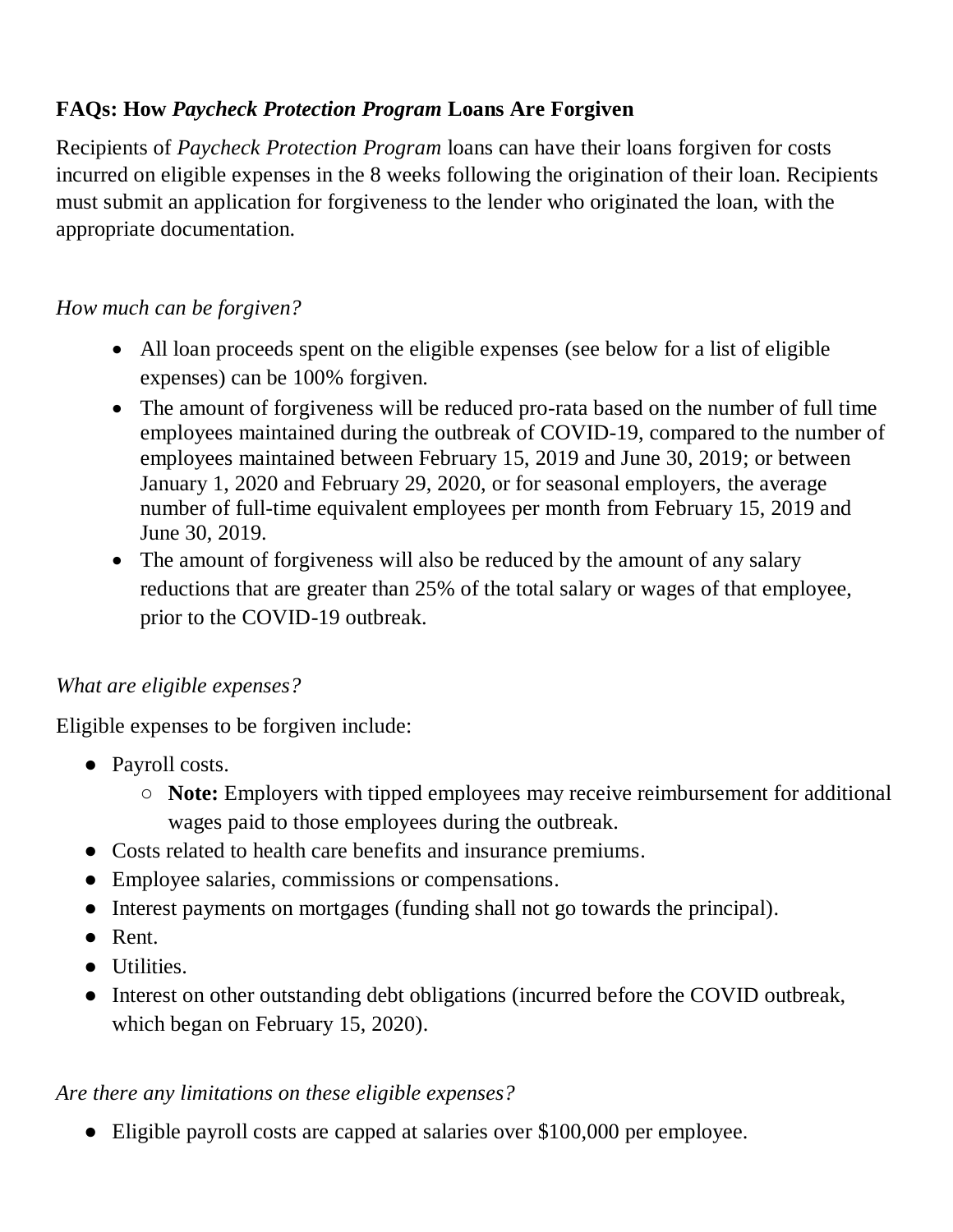● *Paycheck Protection Program* loan forgiveness cannot be used to cover paid time off or paid sick leave. Separate credits to cover these expenses have been provided in the *Families First Coronavirus Response Act*.

*Can I use the* Paycheck Protection Program *to help refinance existing loans?*

● A loan made between January 31, 2020 and February 15, 2020 may be refinanced as part of these covered loans.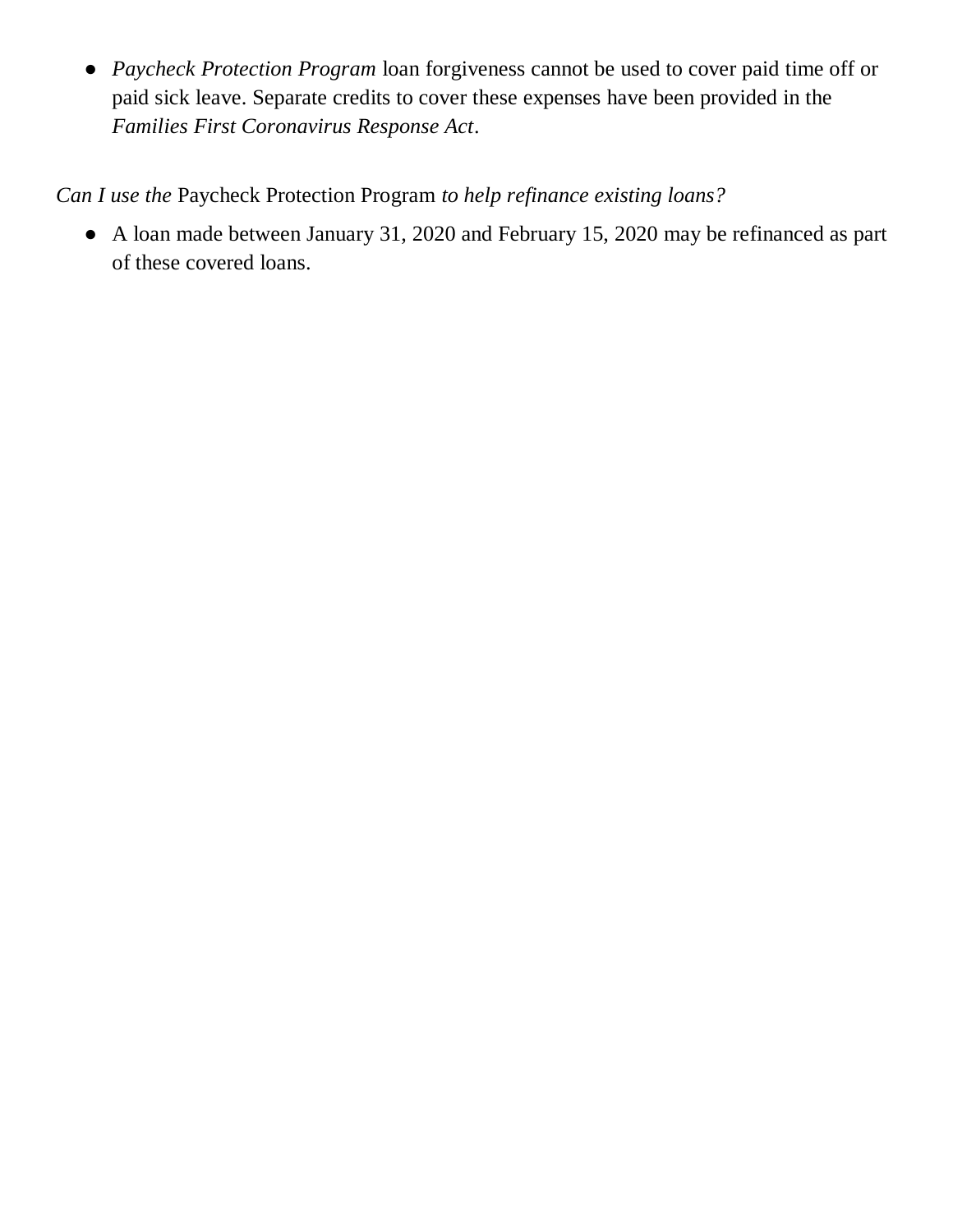## **FAQs – Paid Leave Through the** *Families First* **Act**

Following the passage of the *Families First Coronavirus Response Act*, businesses with fewer than 500 employees are eligible to be reimbursed for paid sick leave and child caregiving leave that they provide to their employees in response to this crisis.

*How much paid time off can be covered, and what type of paid time off is eligible?*

Under this program, employees are eligible for—and employers can be reimbursed for—paid time off up to:

 Two weeks (up to 80 hours) of paid sick leave at the employee's regular rate of pay (up to \$511 per day/\$5,110 total) where the employee is unable to work because the employee is quarantined or experiencing COVID-19 symptoms and seeking a medical assistance;

OR

 Two weeks (up to 80 hours) of paid sick leave at two-thirds the employee's regular rate of pay (up to \$200 per day/\$2,000 total) because the employee is unable to work because they need to care for an individual subject to quarantine, or to care for a child whose school or child care provider is closed or unavailable because of COVID-19.

#### *What if two weeks of leave is not enough?*

This program can also provide for up to an *additional* 10 weeks of paid leave at two-thirds the employee's regular rate of pay (up to \$200 per day/\$10,000 total) where an employee, who has been employed for at least 30 calendar days, is unable to work because they must care for a child whose school or child care provider is closed or unavailable for reasons related to COVID-19.

#### *Who is eligible?*

- Employees at companies with fewer than 500 employees.
- Local, state, and federal government employees.
- Union members employed under a multi-employer plan.
- Contractors are eligible.
- Nonprofits are eligible.

#### *How will it work for eligible employers to be reimbursed for these costs?*

- Employers initially front the cost of emergency paid sick leave, but will be fully reimbursed by the federal government within three months.
- The reimbursement will cover both the wages paid and the employer's contribution to employee health insurance premiums during the period of leave.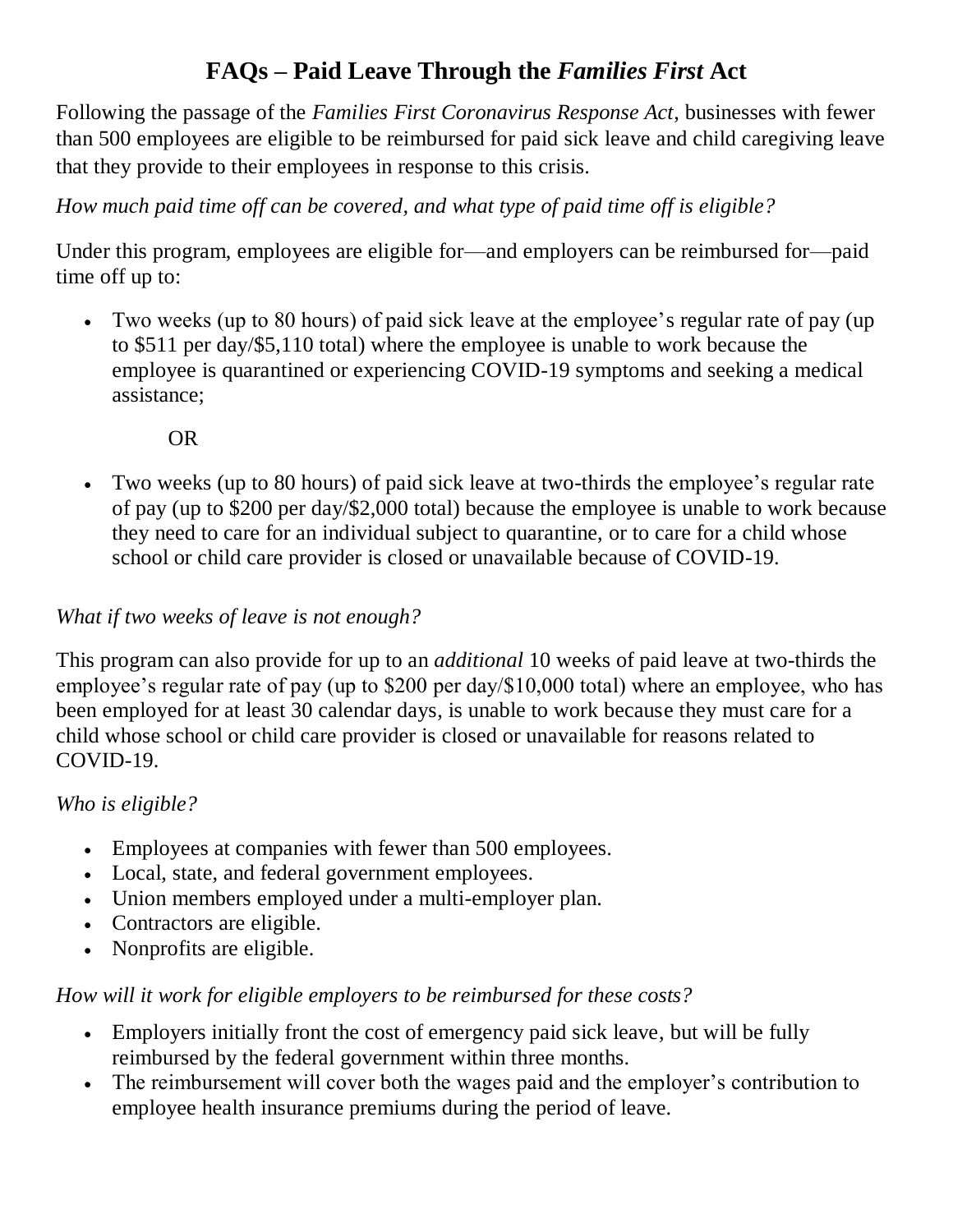- Employers will be reimbursed through a refundable tax credit that counts against employers' payroll tax, which all employers pay regardless of non-profit/for-profit status.
- Employers and self-employed individuals will submit emergency paid sick leave or child caregiving expenses as part of their estimated quarterly tax payments. If employer's costs more than offset their tax liability, they will get a refund from the IRS.
- More information will be available from the IRS soon on how employers can start the application process for these credits.